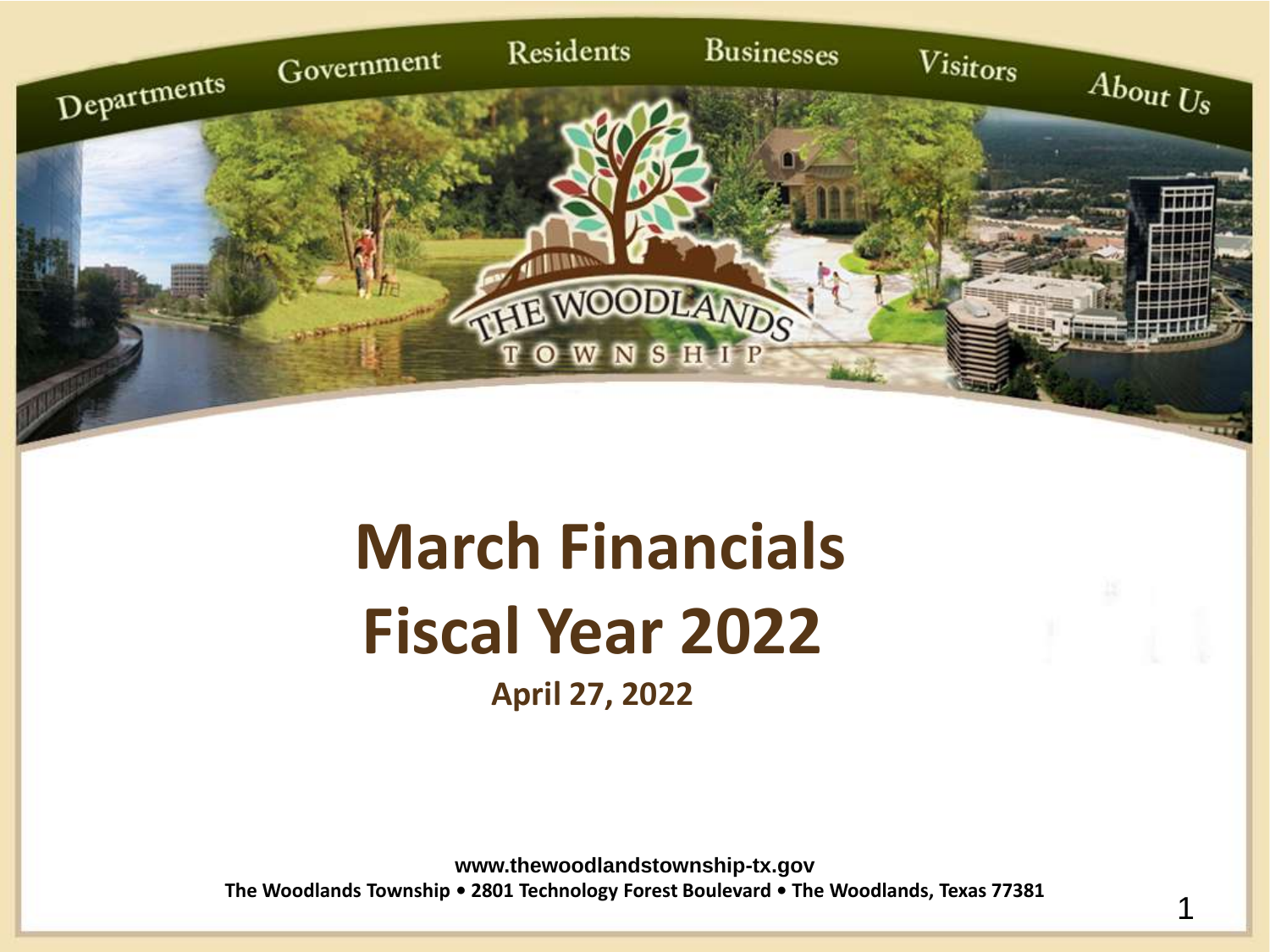|                                        | <b>The Woodlands Township</b>        |               |                 |  |  |  |  |  |  |  |
|----------------------------------------|--------------------------------------|---------------|-----------------|--|--|--|--|--|--|--|
|                                        | <b>General Fund Budget vs Actual</b> |               |                 |  |  |  |  |  |  |  |
| For the Three Months Ended March, 2022 |                                      |               |                 |  |  |  |  |  |  |  |
| <b>YTD</b><br><b>YTD</b><br><b>YTD</b> |                                      |               |                 |  |  |  |  |  |  |  |
|                                        | <b>Budget</b>                        | <b>Actual</b> | <b>Variance</b> |  |  |  |  |  |  |  |
| <b>REVENUES</b>                        |                                      |               |                 |  |  |  |  |  |  |  |
| <b>Tax Revenue</b>                     |                                      |               |                 |  |  |  |  |  |  |  |
| Sales and Use Tax                      | 7,217,631                            | 9,049,478     | 1,831,847       |  |  |  |  |  |  |  |
| Sales Tax Transfers (EDZ)              | 6,275,305                            | 8,270,811     | 1,995,506       |  |  |  |  |  |  |  |
| <b>Subtotal</b>                        | 13,492,936                           | 17,320,289    | 3,827,353       |  |  |  |  |  |  |  |
| Property Tax (M&O)                     | 44,577,797                           | 44,668,654    | 90,857          |  |  |  |  |  |  |  |
| <b>Events Admission Tax</b>            | 356,669                              | 518,379       | 161,710         |  |  |  |  |  |  |  |
| <b>Hotel Tax Transfers</b>             | 167,124                              | 121,155       | (45, 969)       |  |  |  |  |  |  |  |
|                                        | 58,594,526                           | 62,628,476    | 4,033,950       |  |  |  |  |  |  |  |
| <b>Other Sources</b>                   |                                      |               |                 |  |  |  |  |  |  |  |
| <b>Program Revenues</b>                | 1,047,119                            | 1,529,243     | 482,124         |  |  |  |  |  |  |  |
| <b>Administrative Fees</b>             | 61,125                               | 66,003        | 4,878           |  |  |  |  |  |  |  |
| <b>Grants and Contributions</b>        | 25,000                               | 17,640        | (7, 360)        |  |  |  |  |  |  |  |
| Interest Income                        | 124,000                              | 30,215        | (93, 785)       |  |  |  |  |  |  |  |
| Other Income                           | 1,305,992                            | 743,469       | (562, 523)      |  |  |  |  |  |  |  |
| <b>Other Transfers In</b>              | 4,388,611                            | 4,379,805     | (8,806)         |  |  |  |  |  |  |  |
| <b>TOTAL REVENUES</b>                  | 65,546,373                           | 69,394,853    | 3,848,480       |  |  |  |  |  |  |  |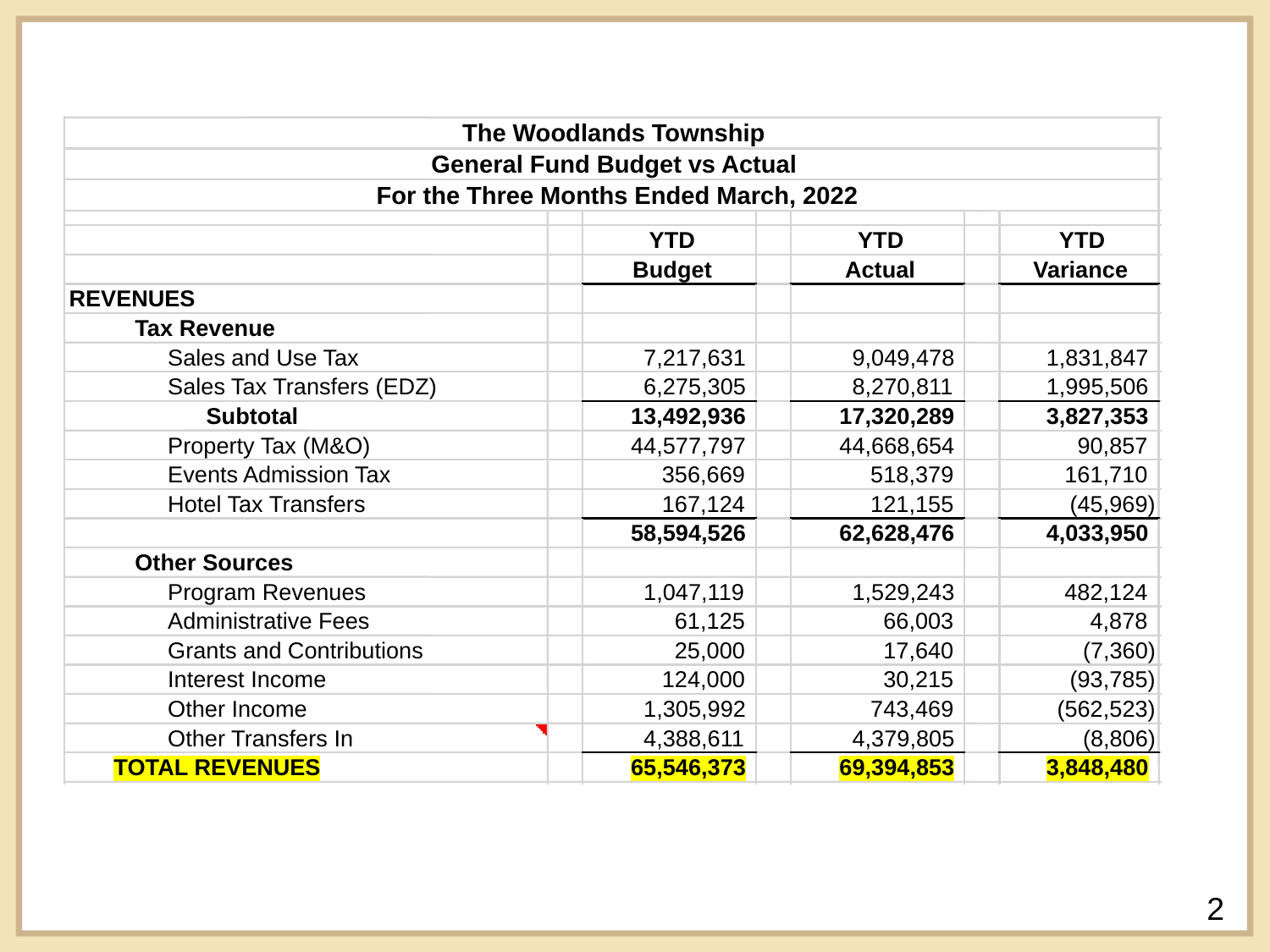|                                        | <b>The Woodlands Township</b>        |               |                 |  |  |  |  |  |  |  |
|----------------------------------------|--------------------------------------|---------------|-----------------|--|--|--|--|--|--|--|
|                                        | <b>General Fund Budget vs Actual</b> |               |                 |  |  |  |  |  |  |  |
| For the Three Months Ended March, 2022 |                                      |               |                 |  |  |  |  |  |  |  |
| <b>YTD</b><br><b>YTD</b><br><b>YTD</b> |                                      |               |                 |  |  |  |  |  |  |  |
|                                        | <b>Budget</b>                        | <b>Actual</b> | <b>Variance</b> |  |  |  |  |  |  |  |
| <b>OPERATING EXPENDITURES</b>          |                                      |               |                 |  |  |  |  |  |  |  |
| <b>General Government</b>              |                                      |               |                 |  |  |  |  |  |  |  |
| <b>Board of Directors</b>              | 22,774                               | 3,376         | 19,398          |  |  |  |  |  |  |  |
| <b>President's Office</b>              | 147,328                              | 104,408       | 42,920          |  |  |  |  |  |  |  |
| <b>Legal Services</b>                  | 140,490                              | 156,447       | (15, 957)       |  |  |  |  |  |  |  |
| Intergovernmental Relations            | 35,472                               | 64,978        | (29, 506)       |  |  |  |  |  |  |  |
| <b>Human Resources</b>                 | 199,136                              | 148,963       | 50,173          |  |  |  |  |  |  |  |
| Finance                                | 420,558                              | 389,808       | 30,750          |  |  |  |  |  |  |  |
| Information Technology                 | 1,070,937                            | 992,187       | 78,750          |  |  |  |  |  |  |  |
| Records/Database Mgmt                  | 56,185                               | 54,440        | 1,745           |  |  |  |  |  |  |  |
| <b>Township Secretary</b>              | 36,025                               |               | 36,025          |  |  |  |  |  |  |  |
| Non-Departmental                       | 427,156                              | 379,054       | 48,102          |  |  |  |  |  |  |  |
|                                        | 2,556,061                            | 2,293,661     | 262,400         |  |  |  |  |  |  |  |
| Law Enforc/Neighborhood Svcs           |                                      |               |                 |  |  |  |  |  |  |  |
| <b>Law Enforcement Services</b>        | 2,791,615                            | 2,608,921     | 182,694         |  |  |  |  |  |  |  |
| <b>Neighborhood Services</b>           | 156,151                              | 152,712       | 3,439           |  |  |  |  |  |  |  |
|                                        | 2,947,766                            | 2,761,633     | 186,133         |  |  |  |  |  |  |  |
| <b>Parks and Recreation</b>            |                                      |               |                 |  |  |  |  |  |  |  |
| Parks Admin/Planning                   | 551,848                              | 467,414       | 84,434          |  |  |  |  |  |  |  |
| <b>Parks Operations</b>                | 2,458,553                            | 2,002,283     | 456,270         |  |  |  |  |  |  |  |
| Aquatics                               | 286,459                              | 300,233       | (13, 774)       |  |  |  |  |  |  |  |
| Recreation                             | 810,042                              | 899,882       | (89, 840)       |  |  |  |  |  |  |  |
| Town Center Facilities & Operations    | 704,613                              | 685,925       | 18,688          |  |  |  |  |  |  |  |
| <b>Township Events</b>                 | 184,011                              | 223,873       | (39, 862)       |  |  |  |  |  |  |  |
|                                        | 4,995,526                            | 4,579,609     | 415,917         |  |  |  |  |  |  |  |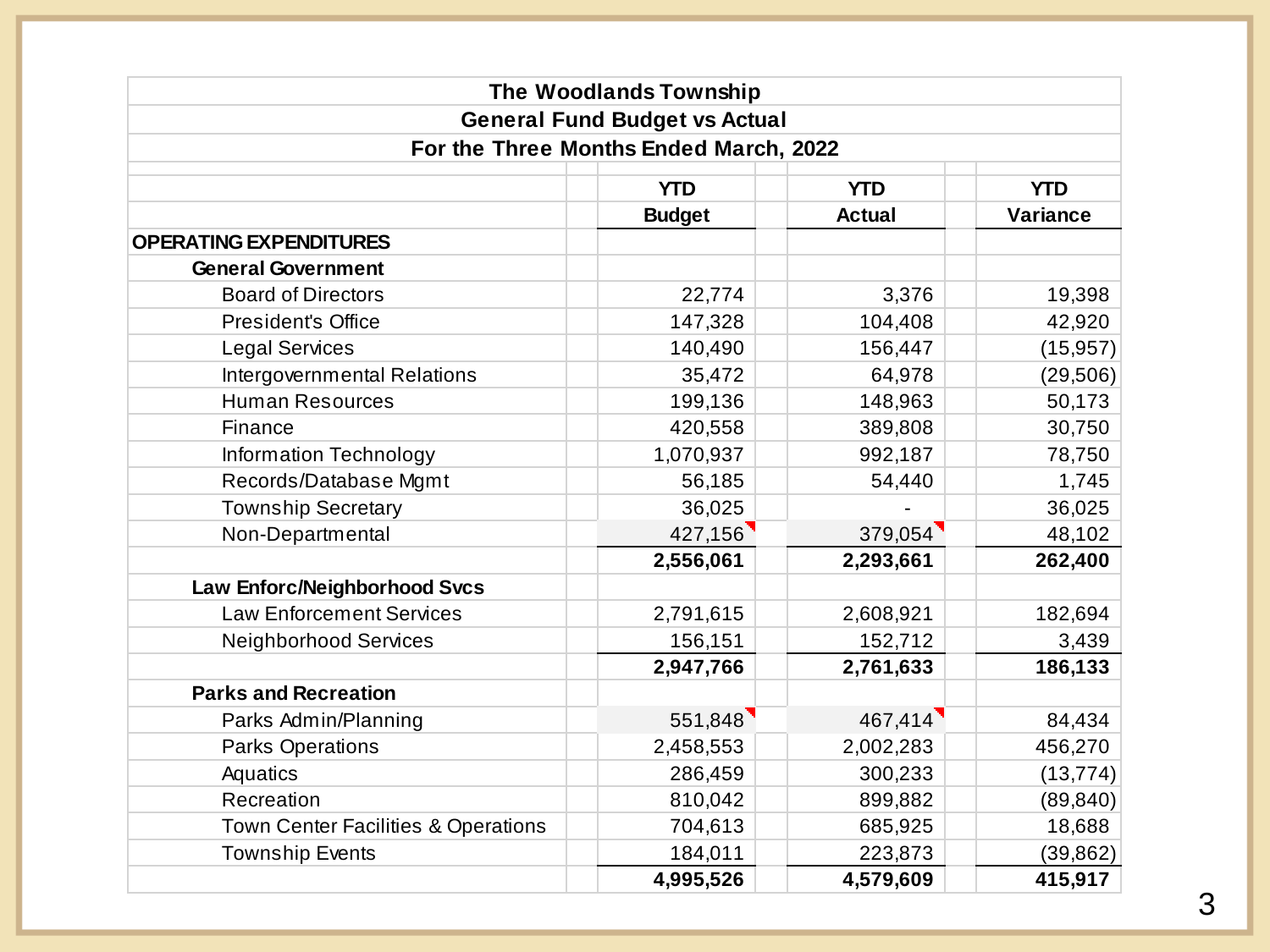|                                  | <b>The Woodlands Township</b>          |               |                 |
|----------------------------------|----------------------------------------|---------------|-----------------|
|                                  | <b>General Fund Budget vs Actual</b>   |               |                 |
|                                  | For the Three Months Ended March, 2022 |               |                 |
|                                  | <b>YTD</b>                             | <b>YTD</b>    | <b>YTD</b>      |
|                                  | <b>Budget</b>                          | <b>Actual</b> | <b>Variance</b> |
| <b>OPERATING EXPENDITURES</b>    |                                        |               |                 |
| <b>Community Services</b>        |                                        |               |                 |
| <b>Community Services Admin</b>  | 379,840                                | 326,244       | 53,596          |
| <b>Covenant Administration</b>   | 726,699                                | 705,037       | 21,662          |
| <b>Environmental Services</b>    | 128,320                                | 123,341       | 4,979           |
| Streetlighting                   | 285,000                                | 170,449       | 114,551         |
| <b>Streetscape Maintenance</b>   | 1,340,855                              | 978,418       | 362,437         |
| <b>Solid Waste Services</b>      | 1,857,000                              | 1,793,325     | 63,675          |
|                                  | 4,717,714                              | 4,096,814     | 620,900         |
| <b>Community Relations</b>       |                                        |               |                 |
| <b>Community Relations</b>       | 169,634                                | 129,530       | 40,104          |
| <b>CVB Staff Services</b>        | 192,777                                | 164,279       | 28,498          |
|                                  | 362,411                                | 293,808       | 68,603          |
| <b>Fire Department</b>           |                                        |               |                 |
| Fire & EMS Management            | 496,743                                | 446,874       | 49,869          |
| <b>Fire Protection</b>           | 4,747,460                              | 4,592,553     | 154,907         |
| <b>Fire Dispatch</b>             | 380,771                                | 340,036       | 40,735          |
|                                  | 5,624,974                              | 5,379,463     | 245,511         |
| <b>Other Expenditures</b>        |                                        |               |                 |
| Transportation                   | 143,135                                | 113,471       | 29,664          |
| Economic Development             | 74,250                                 | 72,000        | 2,250           |
| Incorporation                    |                                        |               |                 |
| <b>Regional Participation</b>    | 495,424                                | 565,593       | (70, 169)       |
| Event Tax Cynthia Woods Pavilion | 321,002                                | 466,541       | (145, 539)      |
| <b>Other Expenditures</b>        |                                        | 272,417       | (272, 417)      |
|                                  | 1,033,811                              | 1,490,022     | (456, 211)      |
| <b>EXPENDITURE SUBTOTAL</b>      | 22,238,263                             | 20,895,010    | 1,343,253       |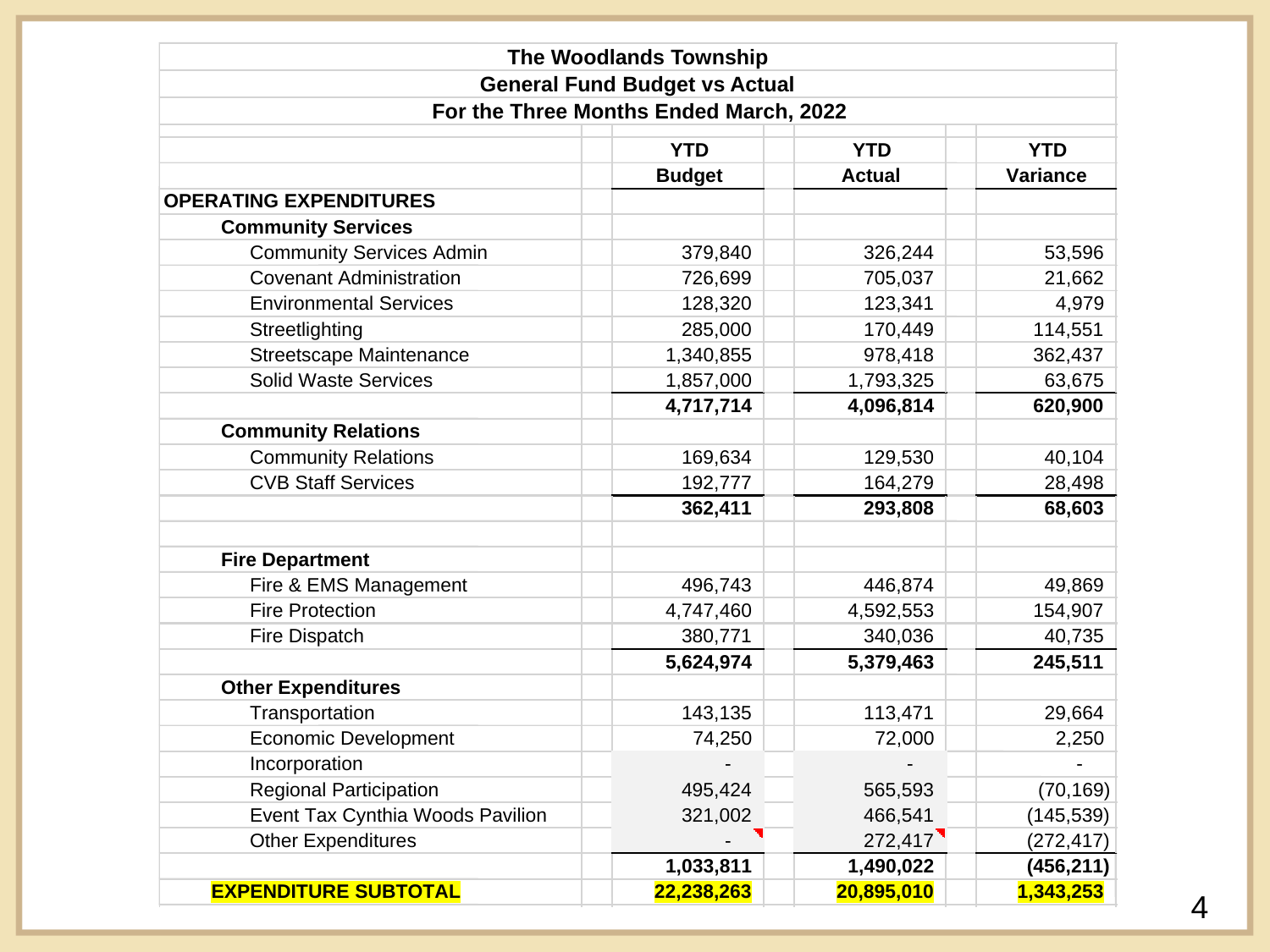## **Sales and Use Tax Revenues January – April 2022**

|                              |                            |                   |                     |                  | <b>Variances</b>                       |          |                             |              |  |
|------------------------------|----------------------------|-------------------|---------------------|------------------|----------------------------------------|----------|-----------------------------|--------------|--|
|                              |                            |                   |                     |                  | Actual 2022 vs. Actual 2021            |          | Actual 2022 vs. Budget 2022 |              |  |
|                              | Actual 2020                | Actual 2021       | Budget 2022         | Actual 2022      | \$ Change                              | % Change | \$ Change                   | % Change     |  |
| JAN                          | \$<br>4,570,863            | \$<br>4,535,938   | \$<br>4,553,835     | \$<br>5,435,991  | \$<br>900,053                          | 19.8%    | \$<br>882,156               | 19.4%        |  |
| <b>FEB</b>                   | 7,055,859                  | 6,060,561         | 6,086,172           | 7,623,887        | 1,563,326                              | 25.8%    | 1,537,715                   | 25.3%        |  |
| <b>MAR</b>                   | 4,044,535                  | 3,739,067         | 3,752,684           | 4,983,559        | 1,244,492                              | 33.3%    | 1,230,875                   | 32.8%        |  |
| <b>APR</b>                   | 3,836,293                  | 3,602,204         | 3,618,566           | 4,469,976        | 867,772                                | 24.1%    | 851,410                     | 23.5%        |  |
| <b>MAY</b>                   | 4,108,036                  | 5,293,718         | 5,310,253           |                  |                                        |          |                             |              |  |
| <b>JUN</b>                   | 3,184,906                  | 4,616,586         | 4,628,184           |                  |                                        |          |                             |              |  |
| JUL                          | 3,280,156                  | 4,712,380         | 4,732,303           |                  |                                        |          |                             |              |  |
| <b>AUG</b>                   | 4,135,656                  | 5,731,587         | 5,747,724           |                  |                                        |          |                             |              |  |
| <b>SEP</b>                   | 3,458,018                  | 4,707,290         | 4,716,614           |                  |                                        |          |                             |              |  |
| <b>OCT</b>                   | 3,821,218                  | 4,521,525         | 4,530,774           |                  |                                        |          |                             |              |  |
| <b>NOV</b>                   | 4,186,538                  | 5,566,012         | 5,572,163           |                  |                                        |          |                             |              |  |
| <b>DEC</b>                   | 3,908,426                  | 4,669,593         | 4,673,888           |                  |                                        |          |                             |              |  |
| <b>TOTAL</b>                 | \$<br>49,590,502           | 57,756,461<br>\$  | \$<br>57,923,160    |                  |                                        |          |                             |              |  |
| <b>YTD</b>                   | $\mathbf{S}$<br>19,507,549 | Γ\$<br>17,937,770 | "\$<br>18,011,257   | \$22,513,413     | 4,575,643<br>$\boldsymbol{\mathsf{S}}$ | $25.5\%$ | \$<br>4,502,156             | <b>25.0%</b> |  |
| 2022 Deposits as % of Budget |                            |                   | 38.9%               |                  |                                        |          |                             |              |  |
|                              |                            |                   | EDZ's 2&3           | \$<br>(911, 053) |                                        |          |                             |              |  |
|                              |                            |                   | <b>GENERAL FUND</b> | \$<br>21,602,360 |                                        |          |                             |              |  |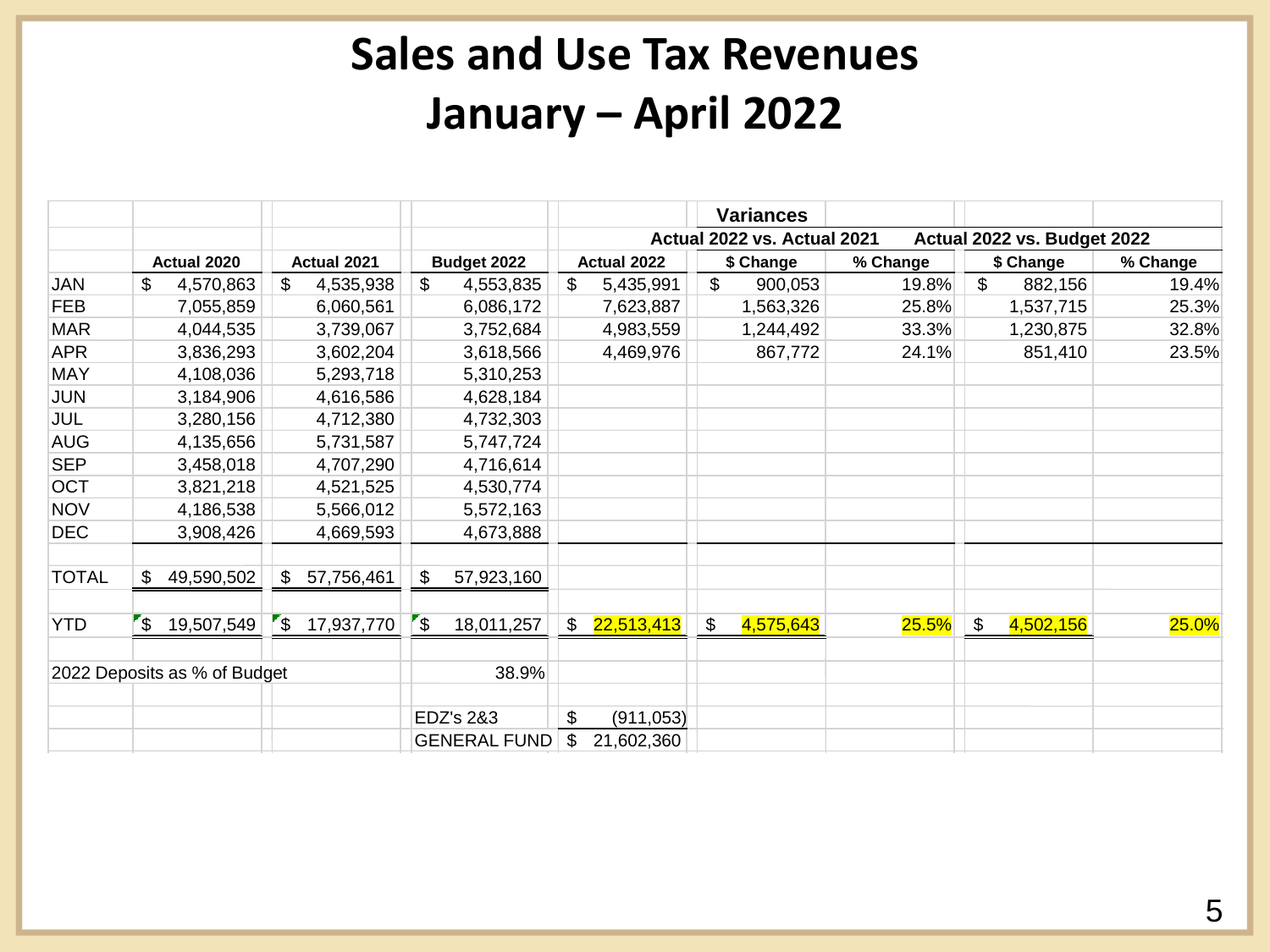## **Hotel Occupancy Tax Revenues January – March 2022**

|                              |            |             |                          |             |                          |             |                 | <b>Variances</b> |           |                             |               |           |                             |  |
|------------------------------|------------|-------------|--------------------------|-------------|--------------------------|-------------|-----------------|------------------|-----------|-----------------------------|---------------|-----------|-----------------------------|--|
|                              |            |             |                          |             |                          |             |                 |                  |           | Actual 2022 vs. Actual 2021 |               |           | Actual 2022 vs. Budget 2022 |  |
|                              |            | Actual 2020 |                          | Actual 2021 |                          | Budget 2022 | Actual 2022     |                  | \$ Change | % Change                    |               | \$ Change | % Change                    |  |
| <b>JAN</b>                   | \$         | 538,527     | $\mathfrak{L}$           | 242,717     | \$                       | 507,771     | \$<br>536,360   | \$               | 293,642   | 121.0%                      | \$            | 28,589    | 5.6%                        |  |
| <b>FEB</b>                   |            | 665,455     |                          | 225,805     |                          | 497,935     | 456,772         |                  | 230,967   | 102.3%                      |               | (41, 163) | $-8.3%$                     |  |
| <b>MAR</b>                   |            | 802,181     |                          | 338,286     |                          | 478,987     | 594,014         |                  | 255,728   | 75.6%                       |               | 115,027   | 24.0%                       |  |
| <b>APR</b>                   |            | 306,002     |                          | 527,633     |                          | 642,627     |                 |                  |           |                             |               |           |                             |  |
| <b>MAY</b>                   |            | 36,751      |                          | 497,469     |                          | 584,004     |                 |                  |           |                             |               |           |                             |  |
| <b>JUN</b>                   |            | 76,026      |                          | 569,445     |                          | 652,373     |                 |                  |           |                             |               |           |                             |  |
| JUL                          |            | 204,550     |                          | 609,472     |                          | 628,582     |                 |                  |           |                             |               |           |                             |  |
| <b>AUG</b>                   |            | 228,590     |                          | 747,436     |                          | 761,116     |                 |                  |           |                             |               |           |                             |  |
| <b>SEP</b>                   |            | 341,257     |                          | 576,081     |                          | 579,684     |                 |                  |           |                             |               |           |                             |  |
| OCT                          |            | 365,547     |                          | 554,044     |                          | 603,076     |                 |                  |           |                             |               |           |                             |  |
| <b>NOV</b>                   |            | 364,600     |                          | 692,026     |                          | 712,297     |                 |                  |           |                             |               |           |                             |  |
| <b>DEC</b>                   |            | 262,619     |                          | 592,980     |                          | 632,380     |                 |                  |           |                             |               |           |                             |  |
| <b>TOTAL</b>                 | \$         | 4,192,107   | $\mathfrak{P}$           | 6,173,393   | \$                       | 7,280,832   |                 |                  |           |                             |               |           |                             |  |
|                              |            |             |                          |             |                          |             |                 |                  |           |                             |               |           |                             |  |
| <b>YTD</b>                   | $\sqrt{3}$ | 2,006,163   | $\overline{\mathcal{S}}$ | 806,808     | $\overline{\mathcal{L}}$ | 1,484,693   | \$<br>1,587,146 | $\frac{1}{2}$    | 780,338   | 96.7%                       | $\frac{1}{2}$ | 102,453   | 6.9%                        |  |
| 2022 Deposits as % of Budget |            |             | 21.8%                    |             |                          |             |                 |                  |           |                             |               |           |                             |  |